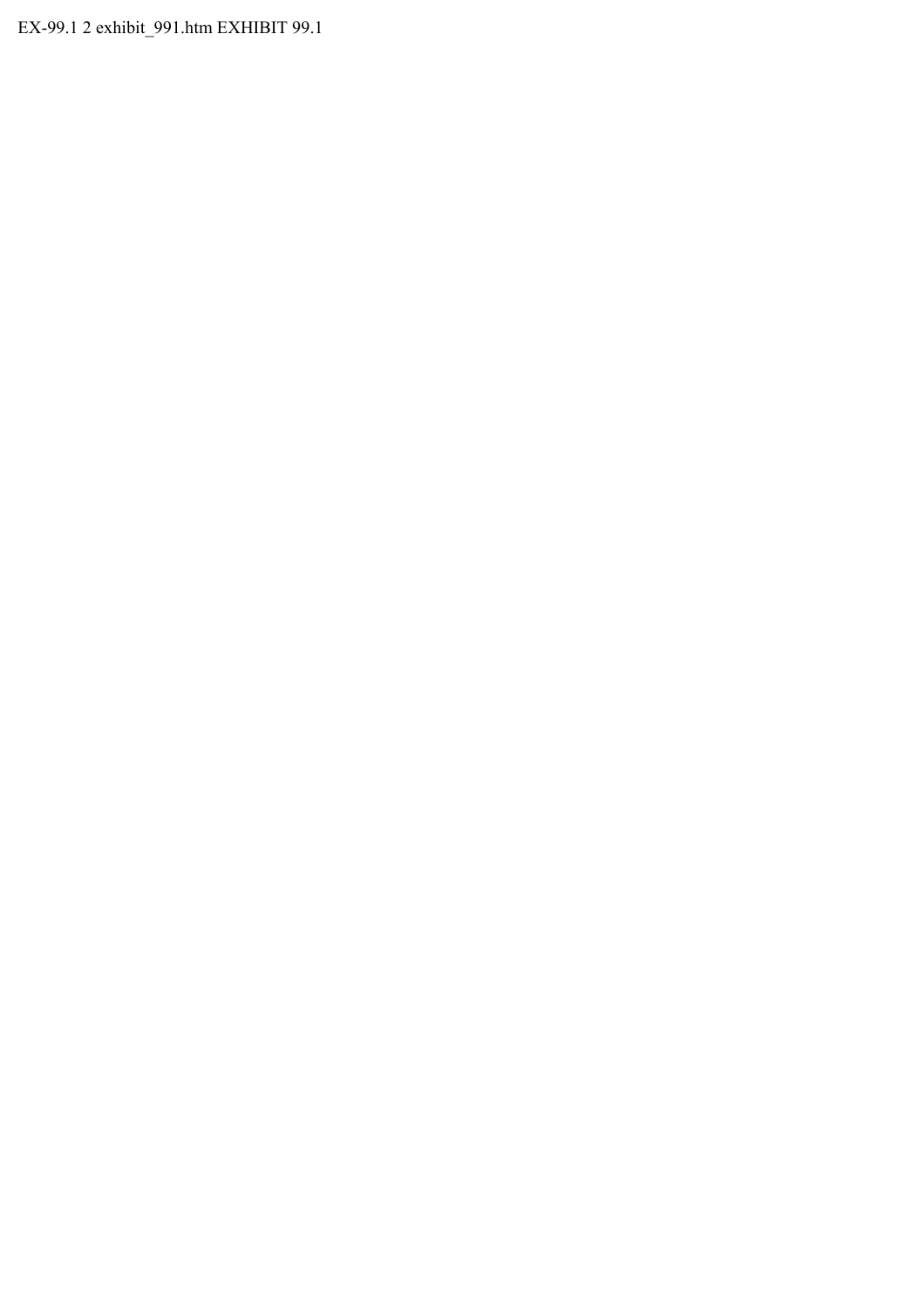PROTOCOL AND JUSTIFICATION OF STOCK SWAP MERGER OF COMPANHIA DE BEBIDAS DAS AMÉRICAS – AMBEV WITH AMBEV S.A.

BETWEEN THE MANAGEMENT OF

# COMPANHIA DE BEBIDAS DAS AMÉRICAS - AMBEV

AND

THE MEMBERS OF THE BOARD OF DIRECTORS OF

AMBEV S.A.

DATED MAY 10, 2013 \_\_\_\_\_\_\_\_\_\_\_\_\_\_\_\_\_\_\_\_\_\_\_\_\_\_\_\_\_\_\_\_

\_\_\_\_\_\_\_\_\_\_\_\_\_\_\_\_\_\_\_\_\_\_\_\_\_\_\_\_\_\_\_\_

p. 1/10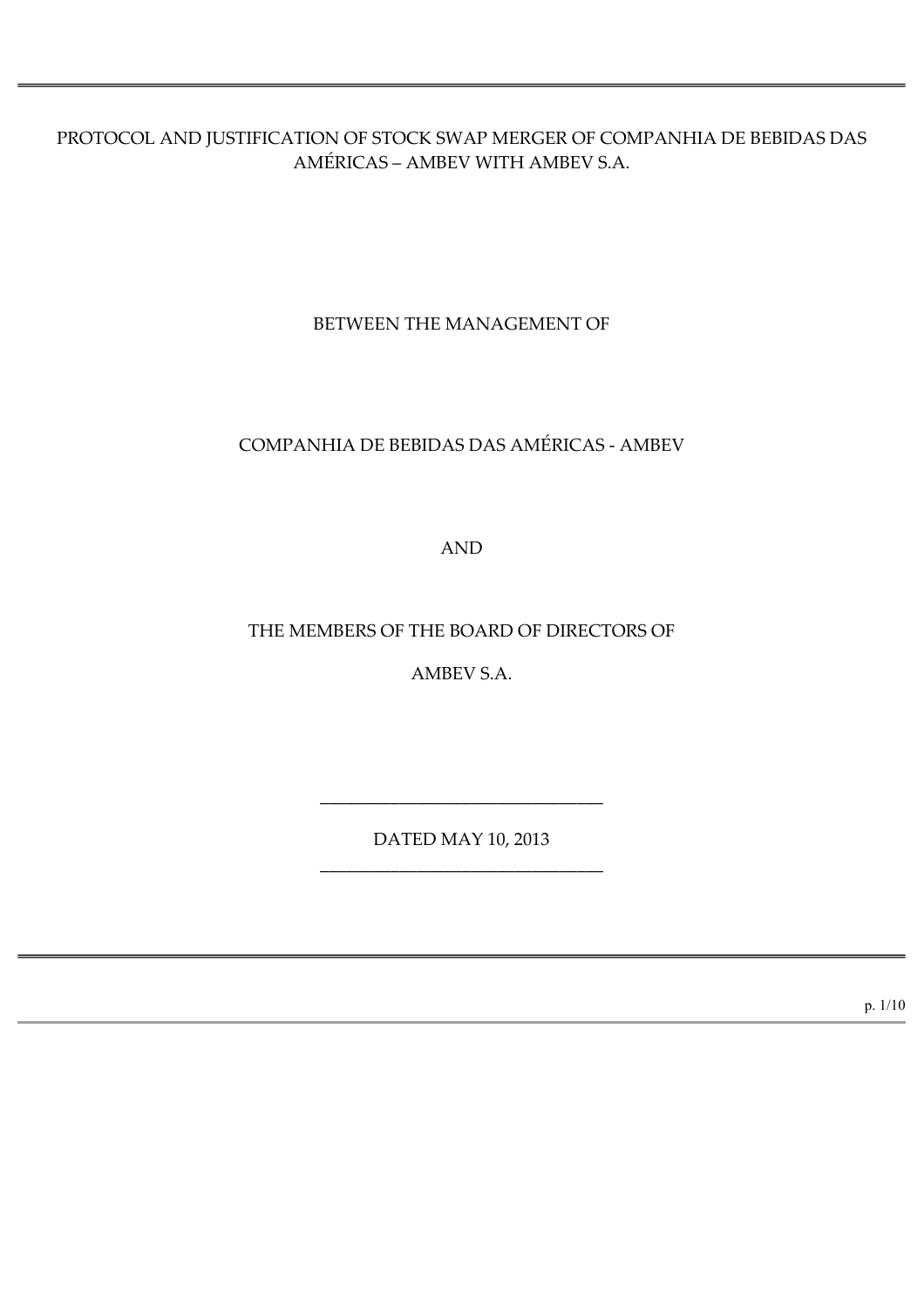By this private instrument:

Management of **COMPANHIA DE BEBIDAS DAS AMÉRICAS - AMBEV**, a company with headquarters in the City of São Paulo, State of São Paulo, at Rua Dr. Renato Paes de Barros, 1017, 4<sup>th</sup> floor (part), suites 41 and 42, Itaim Bibi, enrolled with the Registry of Commerce under NIRE 35.300.157.770 and enrolled with the *Brazilian National Taxpayer's Registry* under CNPJ No. 02.808.708/0001-07 ("Companhia de Bebidas"); and

The members of the Board of Directors of **AMBEV S.A.**, a company with headquarters in the City of São Paulo, State of São

Paulo, at Rua Dr. Renato Paes de Barros, 1017, 3<sup>rd</sup> floor, Itaim Bibi, enrolled with the Registry of Commerce under NIRE 35.300.368.941, and enrolled with the *Brazilian National Taxpayer's Registry under* CNPJ No. 07.526.557/0001-00 ("Ambev" and, together with Companhia de Bebidas, the "Companies");

HEREBY agree to enter into, in accordance with sections 224, 225 and 252 of Law No. 6,404/76, this Protocol and Justification of Stock Swap Merger (as defined below) of Companhia de Bebidas with Ambev, which shall be submitted for approval by their respective shareholders at Extraordinary General Shareholders' Meetings, pursuant to the terms and conditions set forth below (the "Protocol and Justification"):

# 1. Reasons for or objectives of the transaction and interest of the Companies in its implementation.

1.1. The Stock Swap Merger is part of a corporate reorganization disclosed by Companhia de Bebidas through a material fact notice dated December 7, 2012, the overall objective of which is to convert Companhia de Bebidas's dualclass share structure, comprised of common and preferred shares, into a singleclass share structure comprised exclusively of voting common shares, by means of a merger into the asset base of Ambev, a company controlled by Interbrew International B.V ("IIBV"), a subsidiary of Anheuser-Busch InBev S.A./N.V. ("ABI"), of all shares issued by Companhia de Bebidas and not held by Ambev (the "Stock Swap Merger");

1.2. It is believed that the Stock Swap Merger will be advantageous to the shareholders of Companhia de Bebidas, to the extent that it will simplify the corporate structure and improve the corporate governance, as well as increase share trading liquidity and flexibility for its capital structure management.

1.3. It is intended that the Ambev shares to be received by the shareholders of Companhia de Bebidas be tradeable on the traditional listing segment of the BM&FBOVESPA S.A. – Bolsa de Valores, Mercadorias e Futuros (the "BM&FBOVESPA"), once Ambev is registered as an issuer of securities in the "A" category, as provided under Instruction No. 480, dated December 7, 2009 of the Brazilian Securities Commission (*Comissão de Valores Mobiliários*) (the "CVM") (the "Publicly Held Company Registration"), and obtains listing authorization for trading on the traditional listing segment of that stock exchange (the "Listing Authorization"), both of which are already under analysis by the CVM and BM&FBOVESPA, respectively. Additionally, it is intended that the American Depositary Receipts ("ADRs") representing the new Ambev common shares that are to be received by holders of Companhia de Bebidas's ADRs be tradeable on the New York Stock Exchange (the "NYSE"), as soon as the proper registrations with the U.S. Securities and Exchange Commission and NYSE are obtained.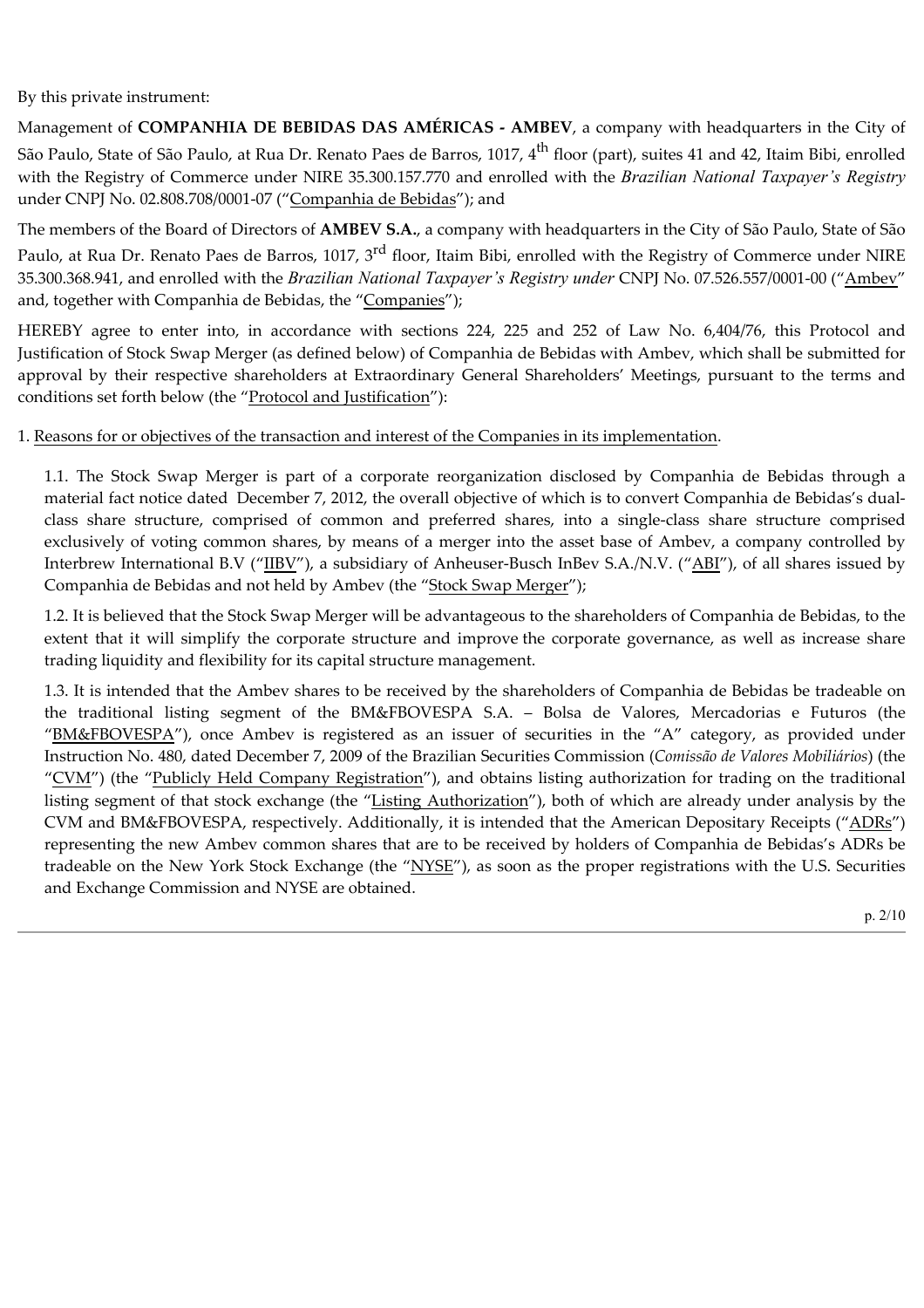### 2. Basis of the Stock Swap Merger

2.1. At the time of the Stock Swap Merger, Ambev will have as part of its asset base an amount of Companhia de Bebidas shares equal to a 1.1% stake in the preferred shares of this company, which shall be increased by all the Companhia de Bebidas shares that are currently held by IIBV and AmBrew S.A ("Ambrew"), the latter of which is also a subsidiary of ABI, and that shall be contributed by IIBV and Ambrew to the capital stock of Ambev as a preliminary step to the Stock Swap Merger, as well as cash and other assets and liabilities that are almost equivalent to each other and that, therefore, will not impact the exchange ratio adopted for the Stock Swap Merger.

2.2. By virtue of the Stock Swap Merger, each holder of a common or preferred share issued by Companhia de Bebidas, or ADRs representing Companhia de Bebidas common or preferred shares, will have the right to receive five common shares of Ambev or five ADRs of Ambev, respectively. Consequently, and assuming that no appraisal rights are exercised by the common shareholders of Companhia de Bebidas, after the Stock Swap Merger the current shareholders of Companhia de Bebidas (whether ABI, Fundação Antonio e Helena Zerrenner Instituição Nacional de Beneficência or the other shareholders of Companhia de Bebidas) will be holders of Ambev shares in the same proportion as the shares of Companhia de Bebidas held by them before the transaction.

2.3. The common shares of Ambev, to be issued to the shareholders of Companhia de Bebidas in exchange for the common and preferred shares of Companhia de Bebidas currently held by them, will provide the same rights of the Ambev shares then outstanding, and will be entitled to all benefits, including dividends and other shareholder distributions, that may be declared by Ambev.

2.4. Since, as a result of the Stock Swap Merger, the holders of preferred shares issued by Companhia de Bebidas will receive, in exchange for such shares, common shares issued by Ambev, they will lose the following rights that are enjoyed by those preferred shareholders under the By-laws of Companhia de Bebidas: (i) priority in capital reimbursement upon a liquidation of Companhia de Bebidas; and (ii) right to receive dividends, in cash, that are 10% greater than those payable to the common shares. On the other hand, the holders of preferred shares issued by Companhia de Bebidas will receive common shares issued by Ambev providing for the following rights: (i) each common share is entitled to one vote at Ambev's shareholders' meetings; (ii) mandatory dividends equal to 40% of the adjusted net profit of the fiscal year, which will, therefore, be greater than the mandatory dividend of 35% of the adjusted net profit of the fiscal year, currently provided under the By-laws of Companhia de Bebidas; and (iii) tag along right equivalent to 80% of the acquisition price paid to the controlling shareholders, in the event of a sale of the control of Ambev, as provided in section 254A of Law No. 6,404/76.

2.5. Companhia de Bebidas does not hold any shares issued by Ambev.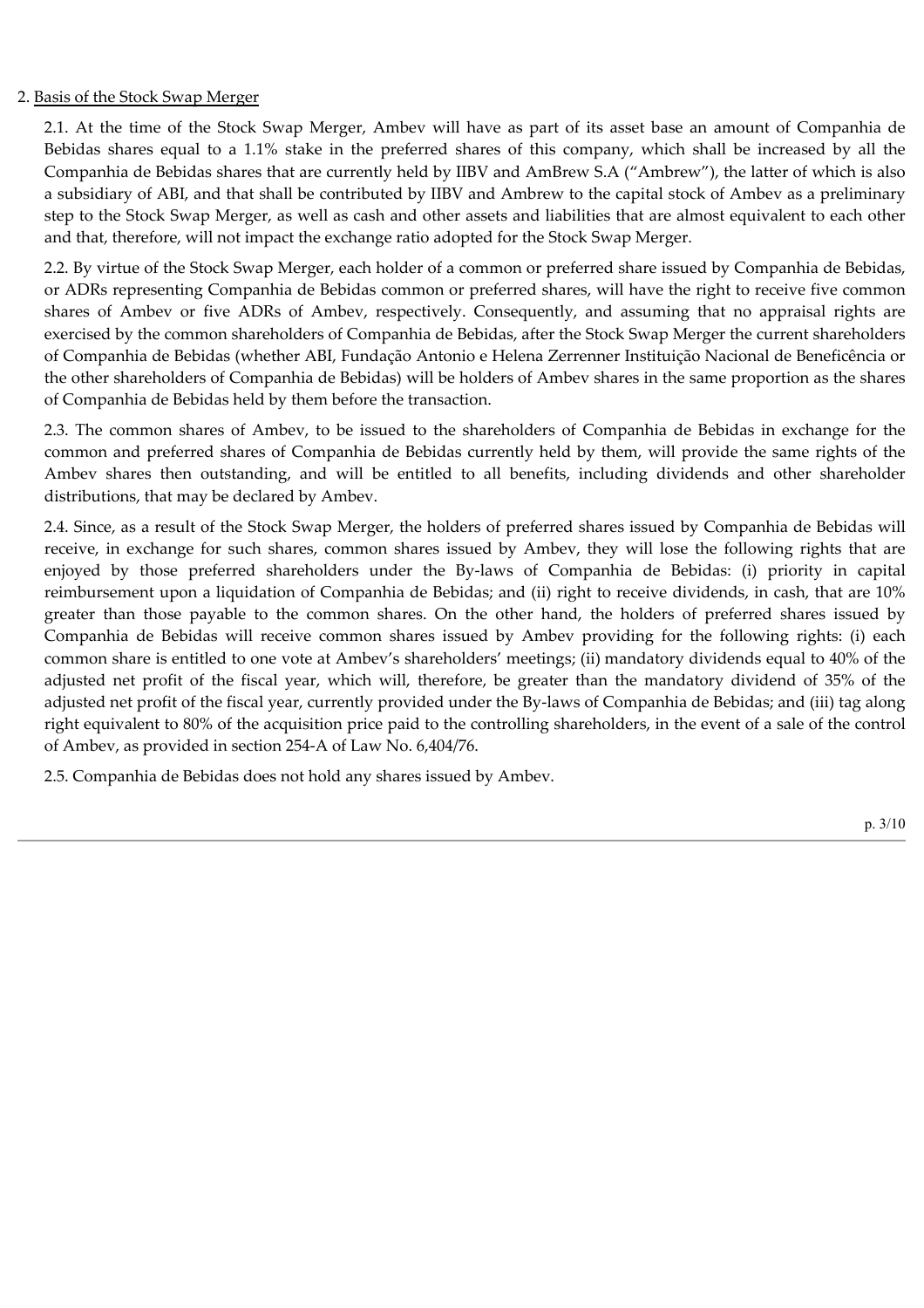2.6. Based on the decision issued by the CVM, at an en banc meeting of the CVM, (in a plenary session) held on April 2, 2013, Ambev S.A. was excused from preparing the valuation report required by section 264 of Law No. 6,404/76.

3. Criteria for the appraisal of Companhia de Bebidas' shares, appraiser, the treatment of equity variations and appraisal rights.

3.1. Companhia de Bebidas' shares will be merged with Ambev according to their economic value (*valor econômico*) as calculated pursuant to their average stock exchange trading price during a period ending on April 26, 2013 ("Reference Date").

3.2. The management of Ambev appointed Apsis Consultoria Empresarial Ltda., enrolled with the *Brazilian National Taxpayer's Registry* under CNPJ No. 27.281.922/0001-70, with headquarters in the City of Rio de Janeiro, State of Rio de Janeiro, at Rua da Assembleia, 35,  $12<sup>th</sup>$  floor, Centro (the "Specialized Firm") to prepare a valuation report of the Companhia de Bebidas's shares to be merged into the asset base of Ambev at their economic value (*valor econômico*) as calculated pursuant to their average stock exchange trading price (the "Valuation Report"). Such appointment is to be confirmed by the Shareholders' Meeting of Ambev, as provided in section 252, paragraph 1 of Law No. 6,404/76.

3.3. The Valuation Report is attached hereto as **Schedule I**, and the amounts set forth therein are subject to the analysis and approval of Ambev's shareholders, as provided under applicable law.

3.4. The equity variations of Companhia de Bebidas from the Reference Date to the date on which the Stock Swap Merger is consummated shall be borne solely by Companhia de Bebidas and reflected on Ambevʹs financial statement through application of the equity method of accounting.

3.5. The Specialized Firm declared that (*i*) there is no conflict of interest, actual or potential, with shareholders of Companhia de Bebidas or of Ambev or with regards to the Stock Swap Merger itself; and (*ii*) the shareholders or managers of Companhia de Bebidas or of Ambev have not directed, limited, prevented or performed any acts that compromised or may have compromised the access to, use or knowledge of information, assets, documents or work methodology relevant to the quality of the Specialized Firm's conclusions.

3.6. As provided under paragraph 2 of section 252 and paragraph 2 of section 137 of Law No. 6,404/76, appraisal rights will be extended exclusively to holders of common shares of Companhia de Bebidas who dissent from, or abstain from voting on, the resolution relating to the Stock Swap Merger, or who fail to attend the relevant Extraordinary General Shareholders' Meeting, and who specifically express their intention to exercise such right within 30 days of the date of publication of the minutes of the Extraordinary General Shareholders' Meeting of Companhia de Bebidas that approves the Stock Swap Merger. Payment of the respective appraisal rights reimbursement amount will be subject to consummation of the Stock Swap Merger, as provided in section 230 of Law No. 6,404/76. Such payment will be made by Companhia de Bebidas on a future date to be informed. Such payment will only be made in respect of Companhia de Bebidas shares demonstrably held by shareholders from December 7, 2012 until the actual date of shareholders' exercise of their respective appraisal right, pursuant to section 137 of Brazilian Law No. 6,404/76. The appraisal rights reimbursement amount will be R\$9.231 per Ambev common share, calculated based on their book value, as determined pursuant to the financial statements of Companhia de Bebidas for the fiscal year ended December 31, 2012, notwithstanding the fact that shareholders are entitled to request the preparation of a more recent balance sheet (*balanço especial*) for purposes of calculating their appraisal rights reimbursement amount.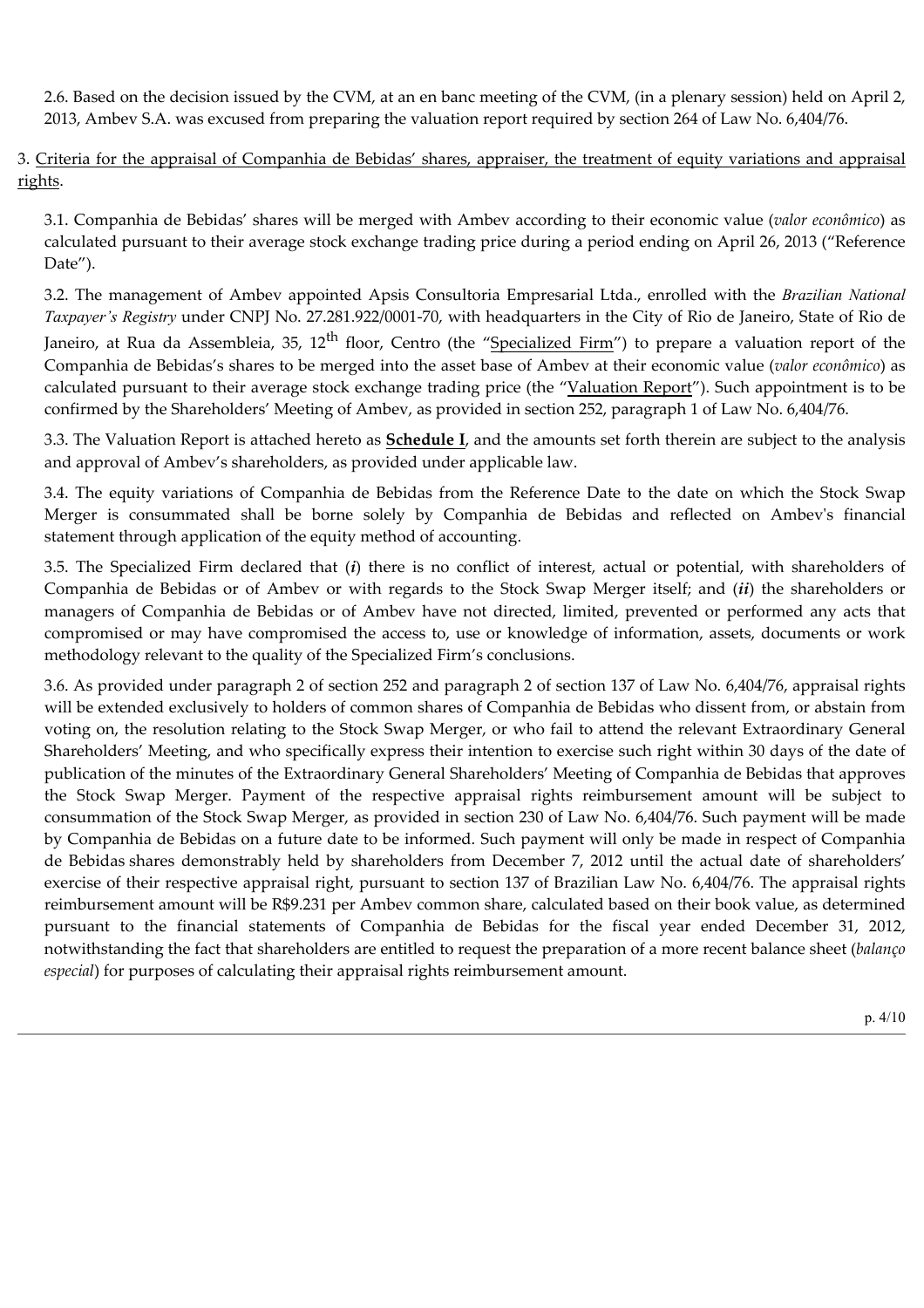# 4. Issuance price of the Ambev shares. Composition of the capital stock of Ambev after the Stock Swap Merger.

4.1. For purposes of Ambev's capital increase resulting from the Stock Swap Merger, the total issuance price of the Companhia de Bebidas shares to be merged into the asset base of Ambev will be their economic value (*valor econômico*) calculated based on their average stock exchange trading price during a period ending on the Reference Date.

4.2. Of the total amount of the issuance price of the Ambev shares, an amount equivalent to R\$48,520,868,561.82, corresponding to R\$8.1314872 per common shares issued by Ambev will be allocated to the capital stock of Ambev, and the remaining amount of R\$48,520,868,561.82 will be allocated to a capital reserve. Ambev will issue 5,967,034,980 new bookentry common shares, with no par value, and, therefore, its capital stock will be divided into 15,659,382,775 common shares. Such number of shares shall be adjusted for additional issuances of shares of Companhia de Bebidas before the Stock Swap Merger, if any, with a resulting change to its net equity. As a result of the Stock Swap Merger, all of the shares issued by Companhia de Bebidas will be held by Ambev, and Companhia de Bebidas will become a wholly owned subsidiary of Ambev.

4.3. The new Ambev shares to be issued in connection with the Stock Swap Merger will be subscribed by the managers of Companhia de Bebidas, on behalf of its shareholders, pursuant to section 252, paragraph 2 of Law No. 6,404/76, and paid in by means of the merger of the outstanding shares issued by Companhia de Bebidas into Ambev's asset base.

4.4. The caput of section 5 of the By-laws of Ambev will be modified in order to reflect the capital increase, as a result of the issuance of new shares in connection with the approval of the Stock Swap Merger.

4.5. Ambev's By-laws will be substantially identical to the By-laws of Companhia de Bebidas, except with respect to (i) the mandatory dividend, which will be increased from 35% to 40% of the adjusted net profits of the fiscal year, (ii) any necessary amendments associated with having a single-class share structure, as well as any other amendments that may be required by the CVM or BM&FBOVESPA, and (iii) the board of directors, which shall be comprised of two independent members. The election of the board of directors of Ambev, including its two independent members, will occur at a shareholders' meeting to be called as soon as possible after the consummation of the Stock Swap Merger.

4.6. If the Stock Swap Merger is approved, the caput of section 5 of the By-laws of Companhia de Bebidas shall also be amended to reflect the cancellation of all the shares issued by Companhia de Bebidas and held in treasury on the date of the Extraordinary General Shareholders' Meeting, without reducing the capital stock value of Companhia de Bebidas.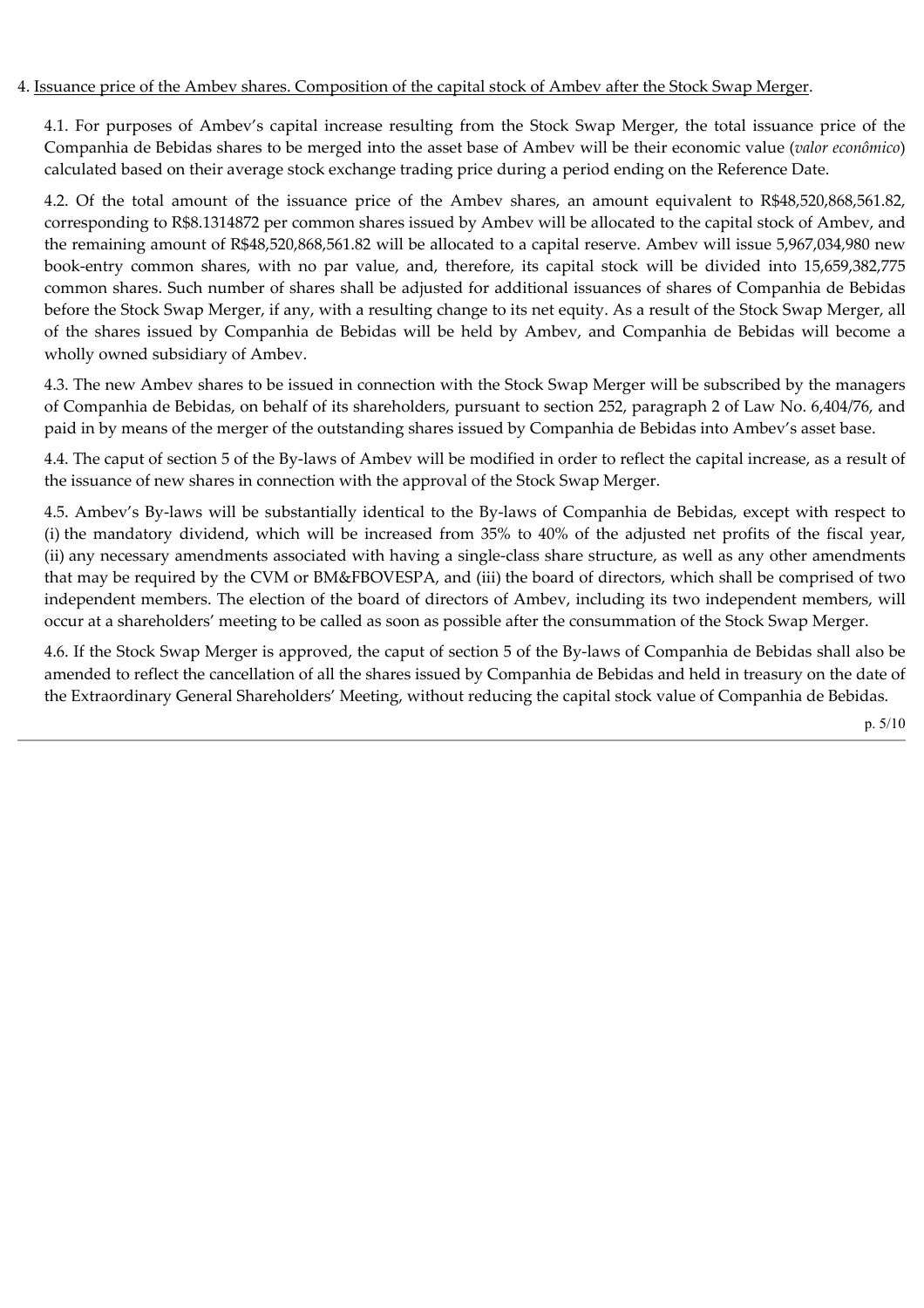# 5. Actions Relating to the Stock Swap Merger.

- 5.1. Before the execution of this Protocol and Justification, the following corporate actions were performed:
- (a) a Board of Directors' meeting of Companhia de Bebidas and Ambev, was held on May 10, 2013, which approved, among other related matters, this Protocol and Justification and the Stock Swap Merger; and
- (b) a Fiscal Council Meeting of Companhia de Bebidas, was held on May 10, 2013, which expressed a favorable opinion of the proposed Stock Swap Merger.
- 5.2. The consummation of the Stock Swap Merger depends on the performance of the following acts:
- (a) holding an Extraordinary General Shareholders' Meeting of Companhia de Bebidas to approve the Protocol and Justification and the Stock Swap Merger, as well as to authorize the subscription, by the managers of Companhia de Bebidas, of the new common shares to be issued by Ambev; and
- (b) holding an Extraordinary General Shareholders' Meeting of Ambev to (i) approve this Protocol and Justification and authorize the capital increase, to be subscribed and paid in by the managers of Companhia de Bebidas, as a result of the Stock Swap Merger; (ii) confirm the appointment of the Specialized Firm; (iii) approve the Stock Swap Merger as well as the Valuation Report; (iv) approve the assumption by Ambev of nonexercised stock options granted by Companhia de Bebidas under the Stock Option Plan of Companhia de Bebidas; and (v) authorize Ambev's management to execute all agreements and instruments, and perform all other acts necessary for the consummation of the Stock Swap Merger.

# 6. General Provisions.

6.1. Approval of the Stock Swap Merger by the Managers of Companhia de Bebidas. This Protocol and Justification is executed by the Officers of Companhia de Bebidas and only Messrs. Álvaro Antonio Cardoso de Souza and Vicente Falconi Campos, as Directors of Companhia de Bebidas, due to a potential conflict of interest that may exist, at least in theory, between Companhia de Bebidas and the other following members of its Board of Directors: Messrs. Victorio Carlos De Marchi, Carlos Alves de Brito, Marcel Herrmann Telles, Roberto Moses Thompson Motta, José Heitor Attílio Gracioso, Luis Felipe Pedreira Dutra Leite, Luiz Fernando Ziegler de Saint Edmond and Paulo Alberto Lemann.

6.2. Approval of the Stock Swap Merger by the Managers of Ambev. Due to a potential conflict of interest that may exist, at least in theory, between the Officers of Ambev and Companhia de Bebidas, this Protocol and Justification is executed by the members of the Board of Directors of Ambev, on behalf of this company.

6.3. Stock Option Plan. The Extraordinary General Shareholders' Meeting of Ambev that will deliberate on the Stock Swap Merger will also deliberate on the assumption, by Ambev, of the non-exercised stock options granted under the Stock Option Plan of Companhia de Bebidas, approved at the Extraordinary General Shareholders' Meeting held on September 14, 2000, as amended at the Extraordinary General Shareholders' Meetings held on April 20, 2006, April 27, 2007 and April 28, 2010. At the same Extraordinary General Shareholders' Meeting of Ambev, a Stock Option Plan for Ambev will be approved, which shall have the same terms as the Stock Option Plan of Companhia de Bebidas currently in effect.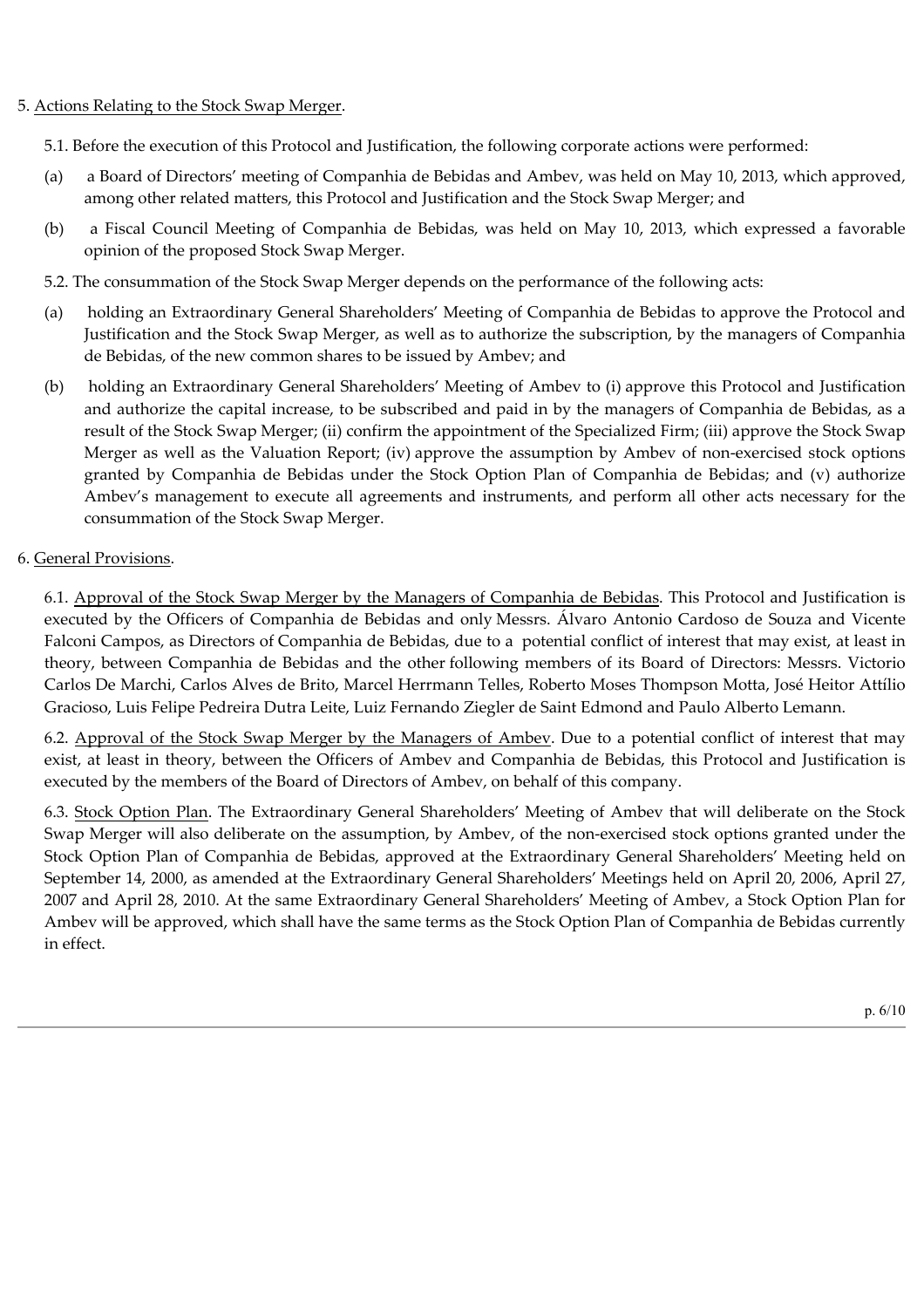6.4. Cancellation of Shares held in Treasury. It is proposed that the shares of Companhia de Bebidas held in treasury be cancelled on the date of the Stock Swap Merger.

6.5. Consultants of Companhia de Bebidas. Rothschild and Banco Itaú BBA were hired to advise Companhia de Bebidas on the Stock Swap Merger.

6.6. Registration of Companhia de Bebidas as a Publicly-Held Company. The registration of Companhia de Bebidas as a publicly held company will be maintained after the Stock Swap Merger until further resolution by its then controlling shareholder, Ambev. The shares issued by Companhia de Bebidas shall be delisted from the traditional segment of the BM&FBOVESPA as soon as Ambev obtains its Publicly-Held Company Registration and its Listing Authorization.

6.7. No Succession. The Stock Swap Merger will not cause Ambev to succeed to any properties, rights, assets, obligations or responsibilities of Companhia de Bebidas, which shall maintain its separate legal status.

6.8. Amendment. This Protocol and Justification shall not be amended unless pursuant to an appropriate written instrument.

6.9. Other Documents. All documents referred to in this Protocol and Justification will be available, as of the date hereof, to the Companies' shareholders at the headquarters of the Companies and on the Investor Relations website of Companhia de Bebidas (www.ambev-ir.com), as well as on the websites of the CVM and BM&FBOVESPA.

6.10. Venue. The courts of the Judicial District of the Capital of the State of São Paulo are hereby elected to settle all disputes arising herefrom, to the exclusion of any other, however privileged it is or may be.

IN WITNESS WHEREOF, the parties execute this Protocol and Justification in six counterparts of identical content and form, with same effect, in the presence of the two witnesses identified below.

São Paulo, May 10, 2013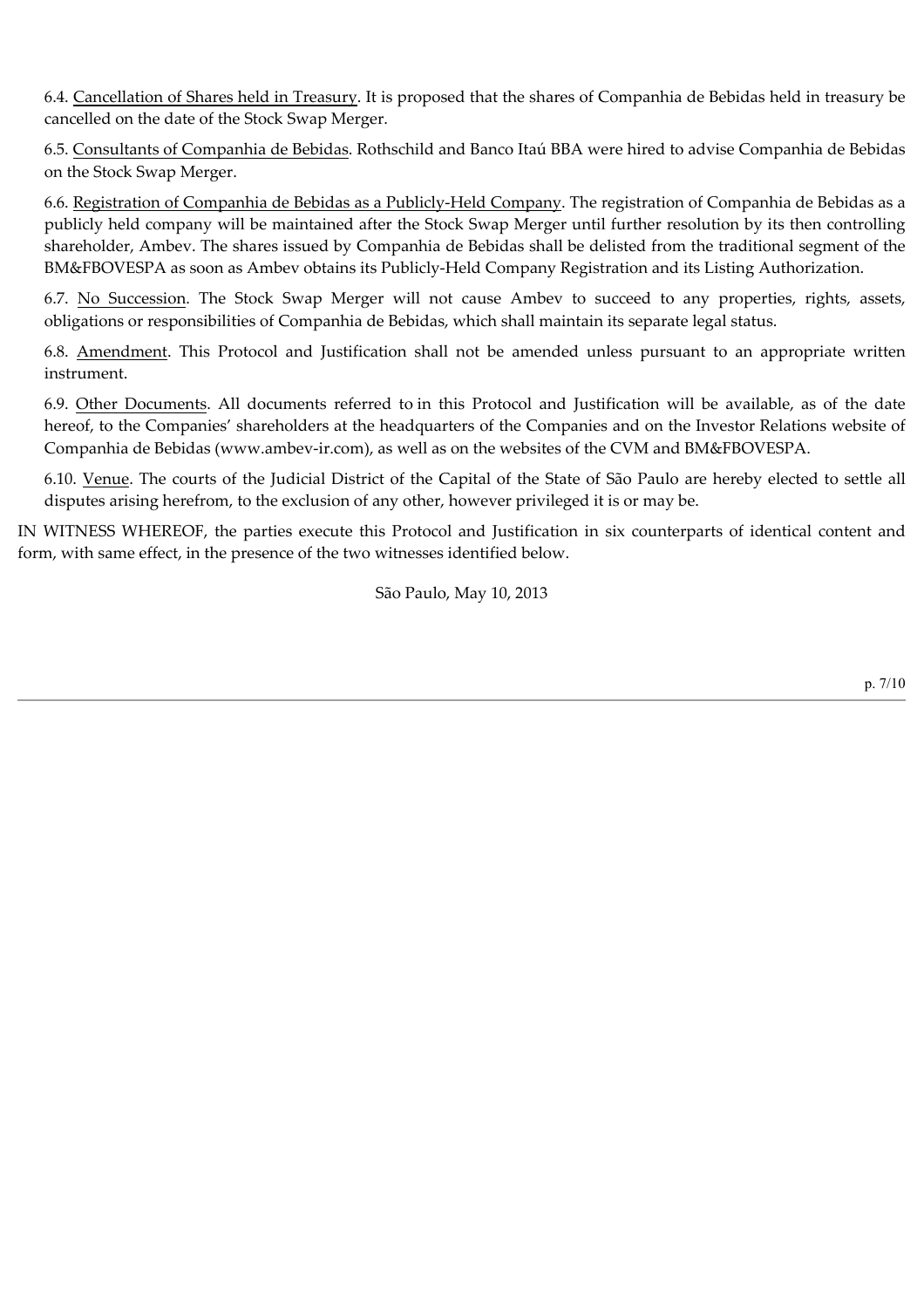[*signature page of the Protocol and Justification of Merger of Shares of Companhia de Bebidas das Américas – Ambev with Ambev S.A., executed on May 10, 2013*]

Management of Companhia de Bebidas das Américas – Ambev:

/s/Álvaro Antonio Cardoso de Souza /s/Vicente Falconi Campos Director Director

### /s/João Maurício Giffoni de Castro Neves Chief Executive Officer

/s/Nelson José Jamel /s/Pedro de Abreu Mariani Chief Financial and Investor Relations **Officer** 

/s/Alexandre Médicis da Silveira /s/Marcel Martins Régis Sales Executive Officer Soft Drinks Executive Officer

General Counsel

/s/Márcio Fróes Torres /s/Milton Seligman Industrial Executive Officer Corporate Affairs Executive Officer

/s/Sandro de Oliveira Bassili /s/Vinícius Guimarães Barbosa People and Management Executive **Officer** 

Logistics Executive Officer

/s/Jorge Pedro Victor Mastroizzi /s/Ricardo Rittes de Oliveira Silva Marketing Executive Officer Shared Services and Information Technology Executive Officer

p. 8/10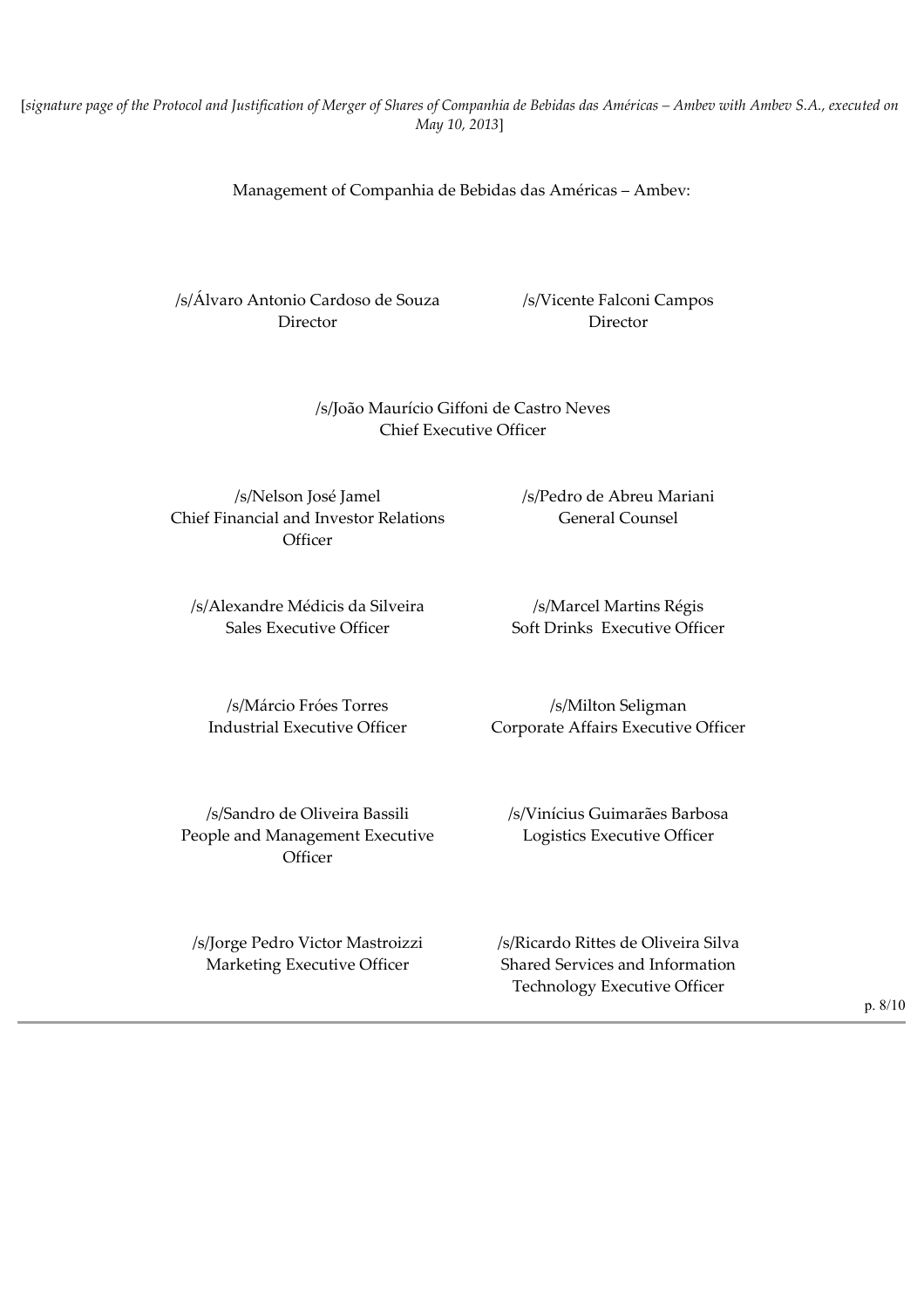[*continuation of the signature page of the Protocol and Justification of Merger of Shares of Companhia de Bebidas das Américas – Ambev with Ambev S.A., executed on May 10, 2013*]

Members of the Board of Directors of Ambev S.A.:

/s/Jean-Louis Julien Van de Perre /s/Isabela Gerjoi Bezerra de Souza Director Director

/s/Ann Malcy Christine Randon Director

Witnesses:

1. /s/ Flávio Gonçalves Pontes Sodré 2. /s/ Carolina de S.A. Santos Pecorari Name: Flávio Gonçalves Pontes Sodré Name: Carolina de S.A. Santos Pecorari

RG: 08964001-23 SSP/BA RG: 26.462.196-7 SSP/SP

CPF: 822.777.61591 CPF: 317.235.77839